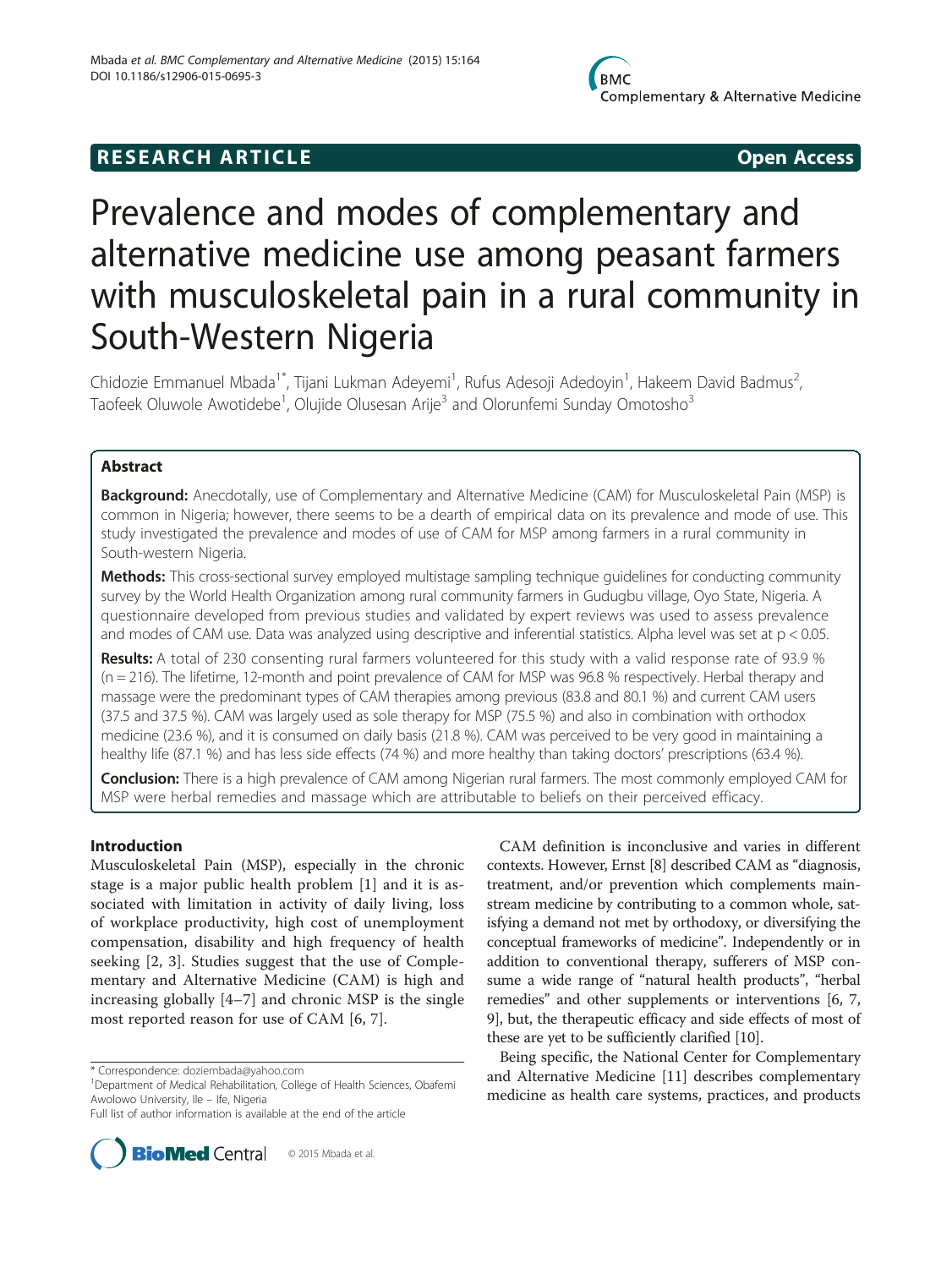that are not generally considered part of conventional medicine but are used together with conventional medicine, and alternative medicine is used in place of conventional medicine. As such, CAM covers a heterogeneous spectrum of ancient to new-age approaches that purport to prevent or treat disease [[12](#page-5-0)]. The use of CAM in combination with conventional therapies has a global coverage without particular special bias to either the developed or developing countries. The World Health Organization (WHO) [\[13\]](#page-5-0) estimates that 70-80 % of patients in the developed countries use at least one form of CAM. Specifically, developed countries such as the United Kingdom [[14](#page-5-0)–[16\]](#page-5-0) and the United States of America [[17](#page-5-0), [18](#page-5-0)] have empirical reports on high utilization and practice of CAM for MSP. Consequently, there have been advocacies and legislations to situate CAM practice within the National Health Sector in the developed countries [[19](#page-5-0)–[22\]](#page-6-0). Also, some countries like China, Hong Kong, India, Singapore and South Korea have integrative medicine that combines conventional and CAM treatments for which there is evidence of safety and effectiveness and/or dual healthcare delivery system involving both conventional western medicine and CAM [[12](#page-5-0), [23](#page-6-0)–[29](#page-6-0)].

Despite, international reports on high preponderance of CAM use for MSP in the developing countries in the range of 20–80 % [\[30](#page-6-0)–[32\]](#page-6-0), there are still few countryspecific estimates on the prevalence of CAM use for MSP in Africa. Generally, over 80 % of Africa's populations depend on traditional healing modalities including herbal remedies, for health maintenance and therapeutic management of disease [\[33](#page-6-0)]. A study showed that about 85 % of Nigerians use CAM for healthcare and psychosocial benefits owing to harrowing poverty and dissatisfaction with conventional medical care [\[34](#page-6-0)]. Specifically, CAM, mostly in form of herbal remedies has been used among Nigerian patients with varying conditions such as malaria [[35, 36\]](#page-6-0), convulsion and epilepsy [\[37](#page-6-0)], various forms of cancer [[38\]](#page-6-0), sickle cell anaemia [\[39](#page-6-0)] and high blood pressure [[32\]](#page-6-0). Despite reports of some studies on high prevalence of MSP in Nigeria [\[40](#page-6-0)–[43\]](#page-6-0), there seems to be a dearth of empirical data on the prevalence and modes of use of CAM for MSP in Nigeria. The objective of this study was to assess the prevalence and modes of CAM in the management of MSP among farmers in a rural community in South-western Nigeria.

## Materials and Methods

This study employed the multistage random sampling procedure to select one (i.e. Oyo state) of the six states that made up the South-Western Nigeria. A list of communities in Oyo State that are typically rural based on the Nigerian national statistical offices definition of rural area [\[44](#page-6-0)] were purposively enlisted. The peculiar attribute for enlistment of communities included low population

densities, small settlement size, low infrastructure development, and lack of access to services. Gudugbu located in Oyo East Local Government was randomly selected from the list of the rural communities. Gudugbu is also a catchment village for the neighboring rural communities and hamlets. Gudugbu houses the only school and health centre in the area. The villagers consist majorly of Oyo speaking Yoruba indigenes and also some non-indigenes as Igbo, Abasa, Egede, and Togolese people. There are twelve hamlets (smaller villages) under the control of the Baale (i.e. the chief) of Gudugbu.

Based on the World Health Organization [[45](#page-6-0)] guideline for conducting community surveys, eight out of the twelve hamlets that made up Gudugbu community were randomly chosen. A hamlet was used as the primary sampling unit and selection was based on simple random sampling with replacement from a bowl containing 12 pieces of coded numbers. In each hamlet, nine houses were selected at random. The first house to be surveyed was randomly chosen, thereafter, every other house was surveyed until the ninth as the houses do not have local government registration numbers. In order to prevent oversourcing each household, a maximum of three consenting adults aged eighteen years and older were recruited from a household. A minimum of 27 respondents were expected from each hamlet. A minimum sample of 216 respondents were expected to be recruited based on the number of households to be sampled. However, 250 individuals were approached for survey in order to accommodate for refusal of participation. Only 230 individuals who met the inclusion criteria of a positive history or present use of CAM to manage a physician or selfdiagnosed MSP responded in this study. The response rate in this study was 92.0 % (i.e.230/250). However, 14 copies of the questionnaire were found not valid for analysis owing to incomplete information. Therefore, the valid response rate in this study was 93.9 % (i.e. 216/230). All the respondents in this study were peasant farmers.

A structured self-administered questionnaire was developed from previous tools used in similar studies by Ramsey et al. [[46](#page-6-0)], Herman et al. [\[47\]](#page-6-0) and Patterson and Arthur [[48](#page-6-0)] was used for this study. Items in the prototype questionnaires that were not culturally relevant to the study population were removed or modified. For example, religious traditions such as Judaism, Hinduism, Mormonism etc., Acupuncture, aromatherapy, ayurveda, homeopathy, and Yoga among others that were part of the prototyped tools were not included in this study's instrument because they are not culturally relevant in the study environment. The three section questionnaire used in this study was scrutinized for content validity by expert reviews. The first section of the questionnaire sought information on demographic characteristics of the respondents, the second section obtained information on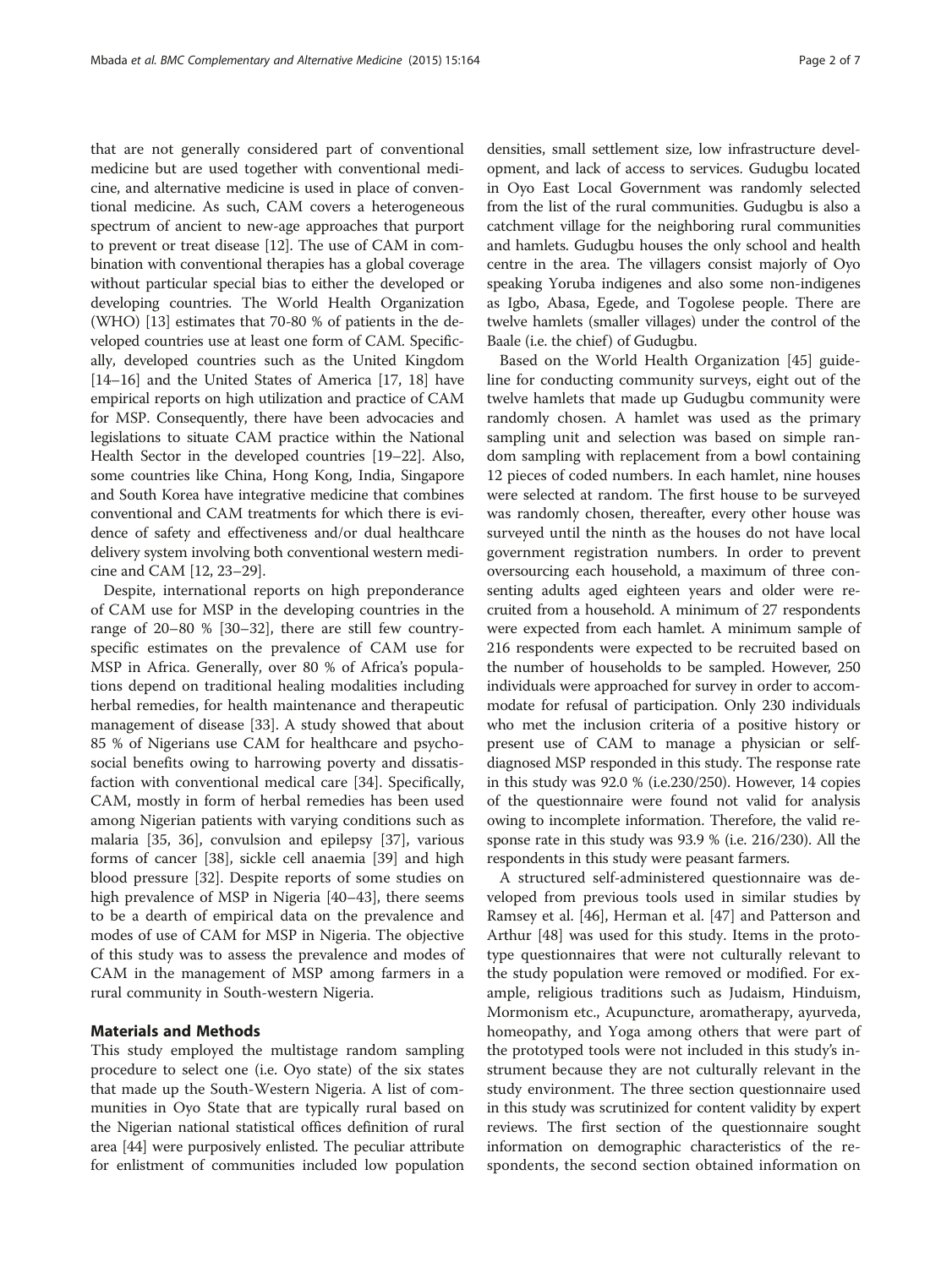musculoskeletal disorders and CAM use while the last section using a likert scale of 1–5 sought information on beliefs about CAM use among the respondents. The parts of the questionnaire that seeks information about CAM modes and level of involvement with providers and beliefs towards CAM use were adapted from the study by Patterson and Arthur [[48\]](#page-6-0). However, because of the literacy level of the rural population in this study, interviewer-administered questionnaire mode was also employed for volunteers who were not literate in either English or Yoruba (the local dialect in the study environment) language. The interview was carried out by the second author of this article only in order to prevent variation in questionnaire administration and ensure standardization. CAM was defined in this study as a range of health practices involving use of herbal therapy, massage therapy, concoction or black soap bath, body incisions or medicinal scarifications, dietary supplementary diets or fasting, prayer or incantations, mindbody interventions (mind–body interventions in this study was conceived as the use of the mind ability through meditation and prayer, and other inspired channels involving music and dance to alter physical symptoms), heat therapy, bone-setting and spinal manipulation. Ethical approval for this study was obtained from the Ethics and Research Committee of the Institute of Public Health, Obafemi Awolowo University, Ile-Ife, Nigeria.

## Statistical analysis

Data was summarized by using the descriptive statistics of mean, standard deviation, range and percentages. Prevalence of CAM use was estimated as the proportion of the sample population of the eligible respondents with MSP who reported a positive history (lifetime or within the past 12 months) or current use of CAM. Data was completed using Statistical Package for Social Sciences (SPSS) software version 16.0.

## Results

The mean age of the respondents was  $41.2 \pm 16$  years. The respondents were mostly married (83.3 %), within the age bracket of 35-44 yrs (26.4 %), of Islamic faith (77.3 %) and with no formal education (62 %). The demographic characteristics of the respondents are presented in Table 1. The lifetime, 12-month and current prevalence of CAM for MSP were all 96.8 % respectively. Modes of CAM use within the past 12-month to the study showed that Herbal therapy (83.8 %) and massage (80.1 %) were mostly employed for MSP. Similarly, Herbal therapy (37.5 %) and massage (37.5 %) were the most commonly used therapies among current CAM users (Table [2](#page-3-0)). From this study, 69.9 % of the respondents indicated Islamic religion influenced their predisposition to CAM use while 15.3 % of those of Christian

|             | <b>Table 1</b> Socio-demographic Characteristics of the Respondents |  |  |
|-------------|---------------------------------------------------------------------|--|--|
| $(N = 216)$ |                                                                     |  |  |

| Variable                  | Frequency | Percentage (%) |
|---------------------------|-----------|----------------|
| Age                       |           |                |
| $<$ 25 yrs                | 38        | 17.6           |
| 25-34 yrs                 | 36        | 16.7           |
| 35-44 yrs                 | 57        | 26.4           |
| 45-54 yrs                 | 38        | 17.6           |
| 55-64 yrs                 | 18        | 8.3            |
| $>65$ yrs                 | 29        | 13.4           |
| Sex                       |           |                |
| Male                      | 108       | 50.0           |
| Female                    | 108       | 50.0           |
| Marital Status            |           |                |
| Single                    | 34        | 15.7           |
| Married                   | 180       | 83.3           |
| Separated                 | 2         | 0.9            |
| Religion                  |           |                |
| Islam                     | 167       | 77.3           |
| Christianity              | 41        | 19.0           |
| Others                    | 8         | 3.7            |
| Educational qualification |           |                |
| Primary                   | 42        | 19.4           |
| Secondary                 | 38        | 17.6           |
| Tertiary                  | 2         | 0.9            |
| None                      | 134       | 62.0           |
| Ethnicity                 |           |                |
| Yoruba                    | 166       | 76.9           |
| lgbo                      | 5         | 2.3            |
| Togolese                  | 15        | 6.9            |
| Others                    | 30        | 13.9           |
| Monthly Income            |           |                |
| $<$ N7500                 | 171       | 79.2           |
| N7500-N15000              | 34        | 15.7           |
| N15000-N50000             | 11        | 5.1            |

N Naira. N165.50 at the time of the study was equivalent to \$1

belief reported that their religion influence their use of CAM for MSP.

Table [3](#page-3-0) shows the health care practices and the use of CAM for musculoskeletal pain among the respondents. A majority (75.5 %) of the respondents used CAM exclusively for MSP, while 23.6 % used CAM in addition to orthodox medicine. CAM for MSP was used on daily (21.8 %), weekly (13.9 %), monthly (5.6 %) and annual (3.2 %) basis by the respondents. A majority of the respondents believed that CAM is very good in maintaining a healthy life (87.1 %) and has less side effects (74 %). 63.4 % of the respondents believed that CAM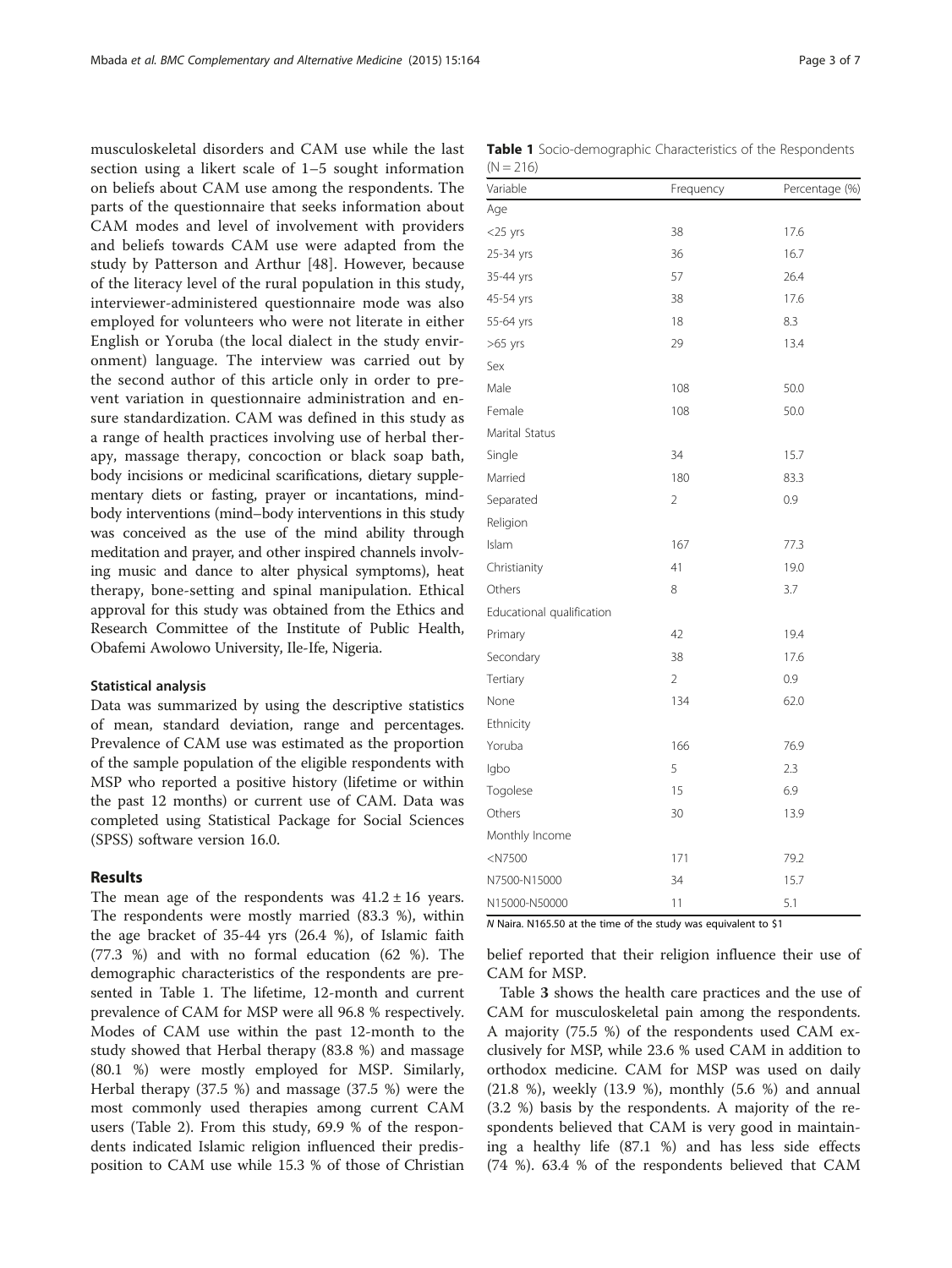<span id="page-3-0"></span>Table 2 Lifetime, 12-month and point prevalence and pattern of Complementary and Alternative Medicine (CAM) use for musculoskeletal pain  $(N = 216)$ 

| Variable                                                 |               | Frequency Percentage (%) |
|----------------------------------------------------------|---------------|--------------------------|
| Lifetime Prevalence of CAM use                           |               |                          |
| Yes                                                      | 209           | 96.8                     |
| No                                                       | 7             | 3.2                      |
| 12-month Prevalence of CAM use                           |               |                          |
| Yes                                                      | 209           | 96.8                     |
| No                                                       | 7             | 3.2                      |
| Point/Current Prevalence of CAM use                      |               |                          |
| Yes                                                      | 209           | 96.8                     |
| No                                                       | 7             | 3.2                      |
| Pattern of within 12-month previous use of<br><b>CAM</b> |               |                          |
| Herbal therapy                                           | 181           | 83.8                     |
| Massage                                                  | 173           | 80.1                     |
| Concoction and black soap bath                           | 130           | 60.2                     |
| Body incisions or medicinal scarifications               | 24            | 11.1                     |
| Dietary supplementary diets or fasting                   | $\mathcal{P}$ | 1.0                      |
| Prayer or incantations                                   | 14            | 6.5                      |
| Heat therapy                                             | 16            | 7.4                      |
| Mind-body intervention                                   | 33            | 15.3                     |
| Others                                                   | 3             | $1.5\,$                  |
| Pattern of Current use of CAM                            |               |                          |
| Herbal therapy                                           | 81            | 37.5                     |
| Massage                                                  | 81            | 37.5                     |
| Concoction and black soap bath                           | 36            | 16.7                     |
| Body incisions or medicinal scarifications               | 13            | 6                        |
| Prayers                                                  | 6             | 2.8                      |
| Heat therapy                                             | 14            | 6.5                      |
| Mind-body intervention                                   | 71            | 32.8                     |
| Others                                                   | 24            | 11.1                     |

involves natural plant formulas which are more healthy than taking drugs given by the medical doctors. 87 % of the respondents believed that more people would likely use CAM if the government will develop them and open CAM clinics. 63.7 % of the respondents believed that CAM is more effective in healing than orthodox medicine. 44.5 % of the respondents disagreed with the opinion that people who do not have money for treatment from medical doctors are more likely to use CAM. The respondents' belief about the use of CAM for MSP is presented in Table [4](#page-4-0).

## **Discussion**

This present study found a high prevalence of 96.8 % on the use of CAM for MSP among Nigerian rural farmers.

| Variable                                 | Frequency      | Percentage (%) |  |  |
|------------------------------------------|----------------|----------------|--|--|
| Pattern of CAM use                       |                |                |  |  |
| CAM only                                 | 163            | 75.5           |  |  |
| CAM with Orthodox medicine               | 51             | 23.6           |  |  |
| Total                                    | 214            | 99.1           |  |  |
| Missing system                           | $\overline{2}$ | 0.9            |  |  |
| Frequency of use of CAM                  |                |                |  |  |
| None                                     | 36             | 16.7           |  |  |
| Anytime with pain                        | 81             | 37.5           |  |  |
| Daily                                    | 47             | 21.8           |  |  |
| Weekly                                   | 30             | 13.9           |  |  |
| Monthly                                  | 12             | 5.6            |  |  |
| Annually                                 | $\overline{7}$ | 3.2            |  |  |
| Less than once a year                    | 3              | 1.4            |  |  |
| Total                                    | 216            | 100.0          |  |  |
| Frequency of visits to CAM Practitioners |                |                |  |  |
| None                                     | 134            | 62.0           |  |  |
| Anytime there is pain                    | 44             | 20.4           |  |  |
| Daily                                    | 12             | 5.6            |  |  |
| Weekly                                   | 10             | 4.6            |  |  |
| Monthly                                  | 13             | 6.0            |  |  |
| Others                                   | 3              | 1.5            |  |  |
| Total                                    | 216            | 100.0          |  |  |

Table 3 Complementary and alternative treatment of

This finding is consistent with literature reports on high and increasing use of CAM for MSP worldwide [[6, 7](#page-5-0)]. Epidemiological data indicate that about 28 to 90 % of people with musculoskeletal disorders such as arthritis use CAM [[49](#page-6-0)–[53](#page-6-0)]. Some country-specific details reveal that about 20 % of patients in the Netherlands [\[54](#page-6-0)], 32.3 % in South Korea [\[55\]](#page-6-0), 49 % in France [[54\]](#page-6-0) and as many as 82 % in the United State [\[56](#page-6-0)] use CAM for conditions such as musculoskeletal disorders. A WHO reports also submit that 70-80 % of patients in developed countries use at least one form of CAM [[57](#page-6-0)].

From this study, 23.6 % of the rural farmers reported use of CAM in combination with conventional medicine. This finding buttresses a report that combination of CAM with conventional therapies is most commonly used in MSP [[58](#page-6-0)]. Survey reports from the United Kingdom found that between 39 and 83 % of patients consulting general practitioners were active in the use of CAM [\[15](#page-5-0), [59](#page-6-0), [60\]](#page-6-0). A Croatia study by Čižmešija et al. [[61](#page-6-0)] found a prevalence rate of 53.5 % while a survey in the USA, found that 21 % of patients visiting with their primary care physicians, had used CAM treatment for the medical condition associated with that physician visit [[62](#page-6-0)]. However, there is a paucity of exclusive studies on use of CAM for MSP among

musculoskeletal pain  $(N = 216)$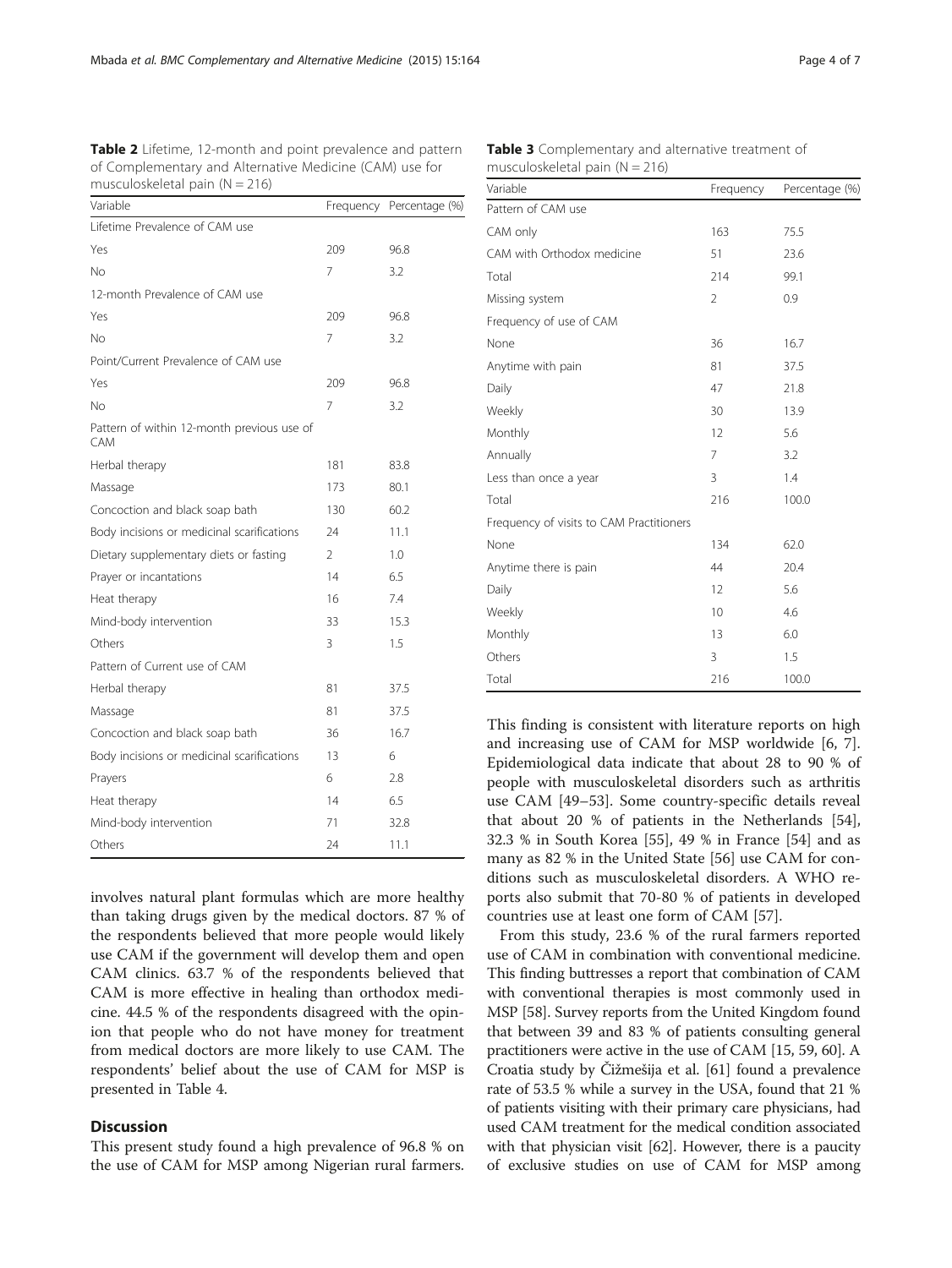<span id="page-4-0"></span>

|                                                                              | Agree      | Undecided  | Disagree  |
|------------------------------------------------------------------------------|------------|------------|-----------|
| Item                                                                         | n(%)       | n (%)      | n (%)     |
| 1. CAM is very good in maintaining a healthy life                            | 188 (87.1) | 23(10.6)   | 5(2.3)    |
| 2. There are less side effects when taking CAM therapies                     | 160(74.1)  | 33 (15.3)  | 21(9.7)   |
| 3. CAM are healthier than taking conventional drugs                          | 137 (63.4) | 42 (19.4)  | 37 (17.1) |
| 4. CAM use will increase if the government will develop it                   | 188 (87.0) | 23 (10.7)  | 5(2.3)    |
| 5. CAM enhances the body's own defense mechanism and promotes self-healing   | 183 (84.8) | 26 (12.0)  | 7(3.2)    |
| 6. The more knowledge about CAM, the more the use                            | 190 (88.0) | 23(10.6)   | 3(1.4)    |
| 7. Parents should teach their children about CAM                             | 192 (88.9) | 21(9.7)    | 3(1.4)    |
| 8. The more the friends that use CAM the more likely to use CAM              | 180 (83.3) | 22 (10.2)  | 14(6.5)   |
| 9. CAM is more effective than orthodox medicine                              | 142 (65.7) | 37 (17.1)  | 7(3.2)    |
| 10. CAM is good for the physical, mental and spiritual health                | 6(2.8)     | 177 (81.9) | 33 (15.3) |
| 11. The more the fears for conventional medicine, the more likely to use CAM | 104 (48.2) | 28 (13.0)  | 84 (38.9) |
| 12. People who do not have money are likely to use CAM                       | 86 (39.8)  | 34 (15.7)  | 96 (44.4) |

farmers. Nonetheless, a study on use of CAM among patients with chronic diseases in Croatia found a prevalence of 54.8 % among farmers [\[63\]](#page-6-0). Cuelar [\[64\]](#page-6-0) stated that people in rural areas experience a variety of unmet medical needs probably as a result of limited access to primary care, fewer resources to choose from, lower income, less comprehensive healthcare system, lower level of formal education and geographic isolation. In like manner, this present study setting and people seem to be share similar characteristics with the above description. It is adduced that the above stated factors may have contributed to the high prevalence of CAM use for MSP in this study.

This study found that herbal therapy and massage were the most often employed CAM for MSP. This study correlates with some previous findings that reported that use of herbal remedies is relatively common in most developing countries with a prevalence of 20–80 % [\[30](#page-6-0)–[32](#page-6-0)]. According to Singh et al. [\[31](#page-6-0)], the most commonly used form of CAM in Nigeria is herbal preparations. Also, Bernard et al. [\[65](#page-6-0)] reported that Hispanic and African American adults with arthritis were more likely to take herbs orally, or use ointments and were less likely to see a physician for arthritis than were non-Hispanic whites. Rural dwelling individuals may feel the need to use herbal therapy and massage due to the perceived efficacy of these interventions based on folklore or family traditions and the availability of these practices.

From this study, about 70 % of the farmers indicated that their CAM use decisions were influenced by Islamic religion. Religion plays an important role in the choice of health approaches. However, this study did not set out to investigate the role of religion on CAM use. The high number of respondents indicating that Islam influence their decision for use of CAM for MSP may just be as a result of high number of Muslims in the study.

Furthermore, this study also revealed a wide range of CAM practices. Exclusive and inclusive use of CAM for MSP was common among Nigerian rural farmers. However, the higher rate of exclusive use of CAM than in combination with conventional therapy in this study may be due to beliefs that CAM alone may sufficiently treat all MSP. According to Bukovcan [[66\]](#page-6-0), the most frequently mentioned reason for the use of CAM is the need of a specific therapy who will help them solve the problem which conventional medicine has not recognized or has not found a solution for. This study also shows that a majority of the farmers believed that CAM is very good in maintaining a healthy life and that there were fewer side effects to CAM use for MSP. The farmers believed that CAM are derived from natural plant and are healthier than taking conventional drugs given by a medical doctor, and that CAM is more effective in healing. The farmers also believed that more people would likely use CAM if the government will develop them and open CAM clinics. The beliefs expressed above may be attributable to the users' perceived efficacy of the CAM. These beliefs and speculations are consistent with previous reports on reasons for CAM use in other populations [\[67](#page-6-0)–[69\]](#page-6-0).

The finding of this study on CAM use for MSP among rural dwellers is an empirical submission of a common anecdote in a previously unexplored African setting. Therefore, physicians, physiotherapists and other health care professionals involved in the management of MSP should come to term with the realities of high and increasing use of CAM for MSP among rural dwellers in Nigeria. Instead of dissuading sufferers of MSP from using CAM as commonly practiced by health care professionals, and also the frequent denials of CAM use by patients seeking conventional medicine, it is recommended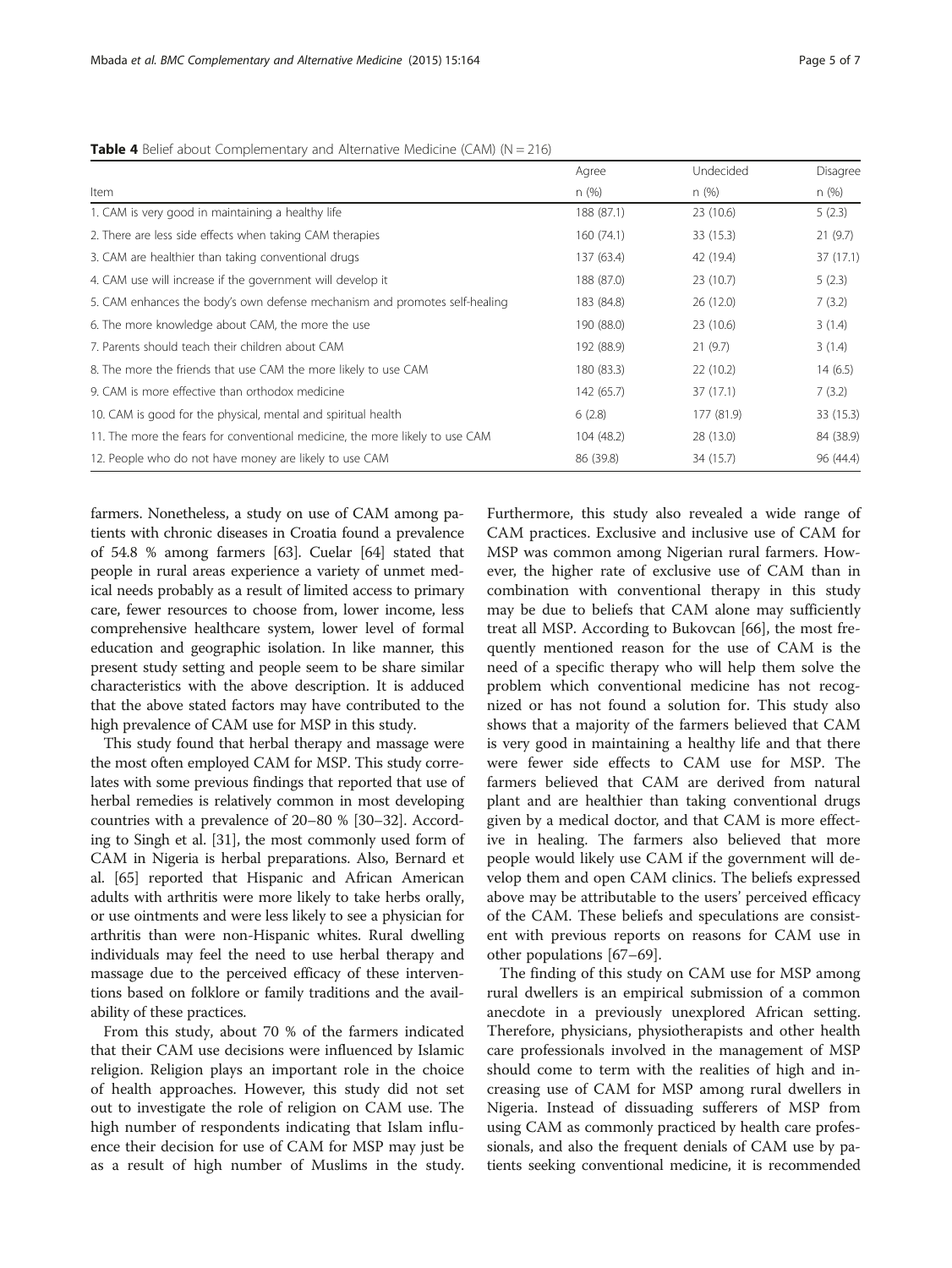<span id="page-5-0"></span>that health care professionals should enquires about CAM use on a habitual basis. This may help to circumvent and minimize the risks of potential interactions of therapeutic interventions with harmful natural pharmaceutical substance, as well as advance physician-patient relationship and the possibility of formal integration of CAM into conventional practice. Also, the high prevalence and wide range of perceived benefits of CAM use stresses the need for more research into benefits and dangers of herbal remedies and other supplements in Nigeria.

This study was carried out exclusively among rural farmers; therefore, its finding cannot be generalized to other populations and settings in Nigeria. Furthermore, this study assessed the lifetime, 12 months period and point prevalence and modes of CAM use for MSP which could also lead to possible misclassification due to recall bias that is typical of all cross-sectional or self-report studies. It is also possible that some of the respondents in our study may have other pain but perceived as MSP. In addition, a cross-sectional design as employed in this study may not be sufficient to provide evidence on the option of pattern of use of CAM as exclusive or combined with conventional treatments offered by physicians. However, a scaling up of this study on a nationwide platform in the general population and in specific disease conditions is warranted in order to provide a more representative data for policy formulation on CAM use for MSP in Nigeria.

## Conclusion

It was found that the prevalence of CAM use for MSP among Nigerian rural farmers was high with herbal remedies and massage as the most frequently employed therapies. Therefore, health care providers in Nigeria must acknowledge the high use of CAM for MSP among rural farmers and this may influence how health care is administered. Furthermore, these findings may assist to close the gap on the dearth of empirical information on CAM use among rural farmers in Nigerian.

#### Conflict of interests

We declare no conflict of interests.

#### Authors' contributions

CEM conceived the idea of this study, participated in study's design, data collection and analysis. He prepared the final manuscript for publication. TLA participated in study's design and data collection and drafted the manuscript. RAA, HDB, OOA, and OSO participated in study's design, interpretation of data and drafted the manuscript. All authors read and approved the final manuscript.

#### Acknowledgements

The authors wish to thank the African Population and Health Research Centre (APHRC), Nairobi, Kenya for providing technical support through the African Doctoral Dissertation Research Fellowship (ADDRF) Post-Doctoral Fellowship. ADDRF Post-Doctoral Fellowship is funded by the International Development and Research Centre (IDRC), Canada. We gratefully acknowledge the Baale of Gudugbu and the entire community for their permission and co-operation during the survey.

#### Author details

<sup>1</sup>Department of Medical Rehabilitation, College of Health Sciences, Obafemi Awolowo University, Ile - Ife, Nigeria. <sup>2</sup>Department of Orthopaedic Surgery and Traumatology, Obafemi Awolowo University Teaching Hospitals Complex, Ile - Ife, Nigeria. <sup>3</sup> Department of Community Health, Obafemi Awolowo University Teaching Hospitals Complex, Ile – Ife, Nigeria.

### Received: 19 September 2014 Accepted: 27 May 2015 Published online: 06 June 2015

#### References

- 1. Bergman S, Herrström P, Högström K, Petersson IF, Svensson B, Jacobsson LT. Chronic musculoskeletal pain, prevalence rates, and socio-demographic associations in a Swedish population study. J Rheumatol. 2001;28(6):1369–77.
- 2. Stewart WF, Ricci JA, Chee E, Morganstein D, Lipton R. Lost productive time and cost due to common pain conditions in the UW workforce. JAMA. 2003;290:2443–54.
- 3. Bedson J, Mottram S, Thomas E, Peat G. Knee pain and osteoarthritis in the general population: what influences patients to consult? Fam Pract. 2007;24:443–53.
- 4. Wootton JC, Sparber A. Surveys of complementary and alternative medicine: part I. General trends and demographic groups. J Altern Complement Med. 2001;7:195–208.
- Astin JA. Why patients use alternative medicine: results of a national study. JAMA. 1998;279(19):1548–53.
- 6. Artus M, Croft P, Lewis M. The use of CAM and conventional treatments among primary care consulters with chronic musculoskeletal pain. BMC Fam Pract. 2007;8:26. doi:10.1186/1471-2296-8-26.
- 7. Grazio S, Balen D. Complementary and alternative treatment of musculoskeletal pain. Acta Clin Croat. 2011;50(4):513–30.
- 8. Ernst E, Resch KL, Mills S, Hill R, Mitchell A, Willoghby A, et al. Complementary medicine: a definition. Br J Gen Pract. 1995;45:506.
- 9. Olatunde S, Boon H, Hirschkorn K, Welsh S, Bajcar J. Roles and responsibilities of pharmacists with respect to natural health products: key informant interviews. Res Social Adm Pharm. 2010;6(1):63–9.
- 10. Tilburt JC, Kaptchuk TJ. Herbal medicine research and global health: an ethical analysis. Bull World Health Organ. 2008;86(8):577–656.
- 11. NCCIH's current strategic plan, Exploring the Science of Complementary and Alternative Medicine 2011. Third Strategic Plan 2011–2015, <https://nccih.nih.gov/about/plans>. Accessed 19/03/2015.
- 12. Barnes PM, Bloom B, Nahin RL. Complementary and Alternative Medicine Use Among Adults and Children: United States, 2007. National Health Statistics Report. US Department of Health and Human Services. Center for Disease Control and Prevention. 2008: Number 12, Pp 1–24. <https://nccih.nih.gov/> . Accessed 19/03/2015.
- 13. World Health Organization. Traditional medicine. 2008. WHO Fact Sheet No. 134 [http://www.who.int/topics/traditional\\_medicine/en/.Accessed](http://www.who.int/topics/traditional_medicine/en/.Accessed) 12/04/2014
- 14. Emslie M, Campbell M, Walker K. Complementary therapies in a local healthcare setting. Part 1: Is there real public demand? Complement Ther Med. 1996;4:39–42.
- 15. Thomas KJ, Coleman P, Nicholl JP. Trends in access to complementary or alternative medicines via primary care in England: 1995–2001 Results from a follow-up national survey. Fam Pract. 2003;20:575–7.
- 16. Thomas KJ, Nicholl JP, Coleman P. Use and expenditure on complementary medicine in England: a population based survey. Complement Ther Med. 2001;9:2–11.
- 17. Eisenberg DM, Kessler RC, Foster C, Norlock FE, Calkins DR, Delbanco TL. Unconventional medicine in the United States. Prevalence, costs and patterns of use. N Engl J Med. 1993;328:246–52.
- 18. Eisenberger NI, Lieberman M. Why it hurts to be left out: The neurocognitive overlap between physical and social pain. In: Williams KD, editor. The social outcast: ostracism, social exclusion, rejection, & bullying (Sydney symposium of social psychology). East Sussex: Psychology Press; 2005. p. 210. ISBN 1-84169-424-X.
- 19. Pinchuck T, Clark R. Medicine for beginners. London: Writers and Readers Publishing Cooperative Ltd.; 1984.
- 20. Reilly D. Complementary and Alternative medicine in Europe: reflections and trends, The International Symposium Commemorating the 10th Anniversary of Asan Medical Center. 1999. p. 61–71.